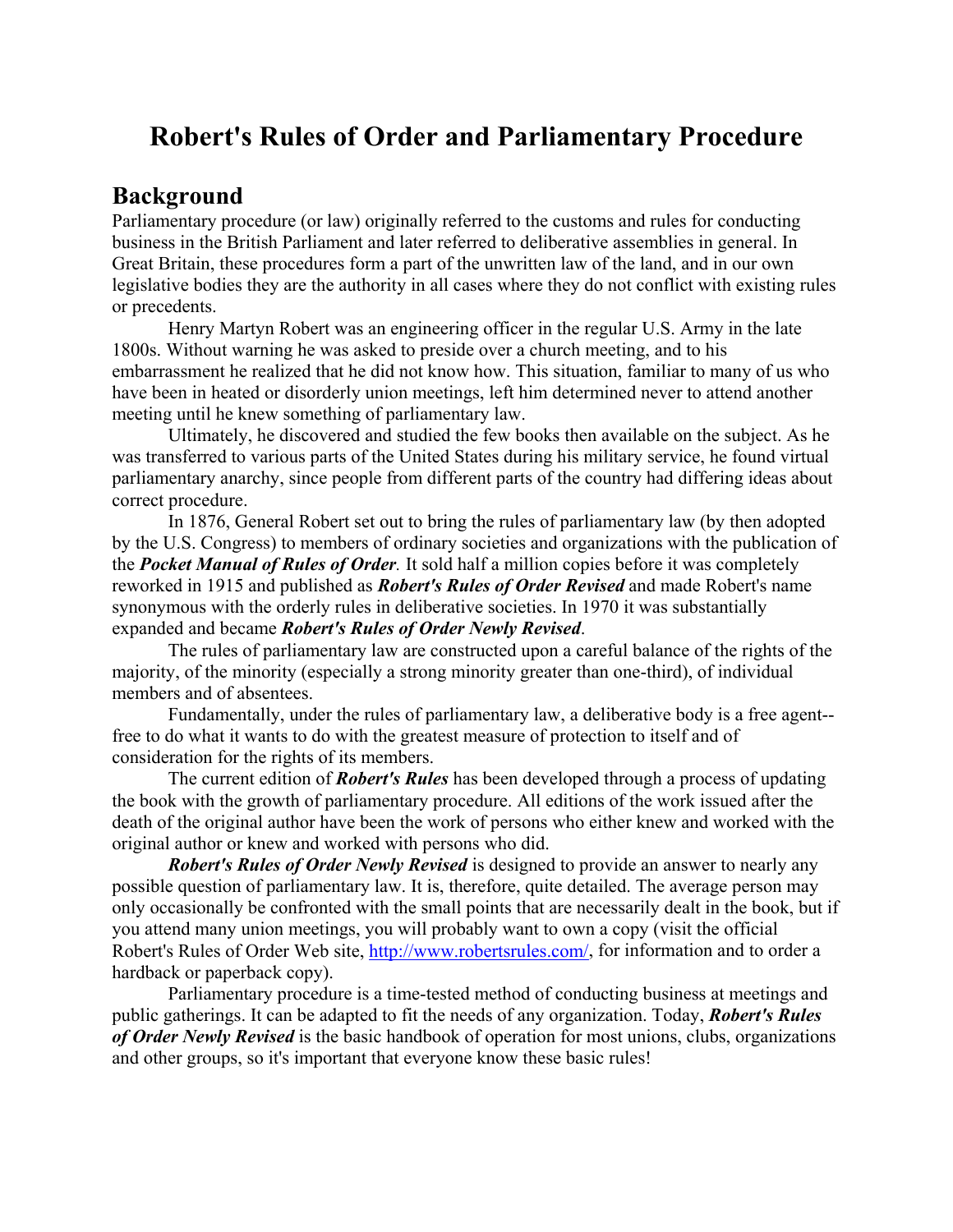## **The Basics of Parliamentary Procedure**

- 1. The purpose of parliamentary procedure is to make it easier for people to work together effectively and to help groups accomplish their purposes. Rules of procedure should assist a meeting, not inhibit it.
- 2. A meeting can deal with only one matter at a time. The various kinds of motions have therefore been assigned an order of precedence
- 3. All members have equal rights, privileges and obligations. One of the chairperson's main responsibilities is to use the authority of the chair to ensure that all people attending a meeting are treated equally--for example, not to permit a vocal few to dominate the debates.
- 4. A majority vote decides an issue. In any group, each member agrees to be governed by the vote of the majority. Parliamentary rules enable a meeting to determine the will of the majority of those attending a meeting.
- 5. The rights of the minority must be protected at all times. Although the ultimate decision rests with a majority, all members have such basic rights as the right to be heard and the right to oppose. The rights of all members--majority and minority--should be the concern of every member, for a person may be in a majority on one question but in minority the on the next.
- 6. Every matter presented for decision should be discussed fully. The right of every member to speak on any issue is as important as each member's right to vote.
- 7. Every member has the right to understand the meaning of any question presented to a meeting and to know what effect a decision will have. A member always has the right to request information on any motion he or she does not thoroughly understand. Moreover, all meetings must be characterized by fairness and good faith. Parliamentary strategy is the art of using procedure legitimately to support or defeat a proposal.

# **Conducting a Meeting**

Members express themselves in a meeting by making motions. A motion is a proposal that the entire membership take action or a stand on an issue. Individual members can:

- Call to order
- Second motions
- Debate motions
- Vote on motions

There are four basic types of motions:

- **Main motions**: The purpose of a main motion is to introduce items to the membership for their consideration. They cannot be made when any other motion is on the floor, and they yield to subsidiary, privileged and incidental motions.
- **Subsidiary motions**: Their purpose is to change or affect how a main motion is handled, and is voted on before a main motion.
- **Privileged motions**: Their purpose is to bring up items that are urgent or important matters unrelated to pending business.
- **Incidental motions**: Their purpose is to provide a means of questioning procedure concerning other motions and must be considered before the other motion.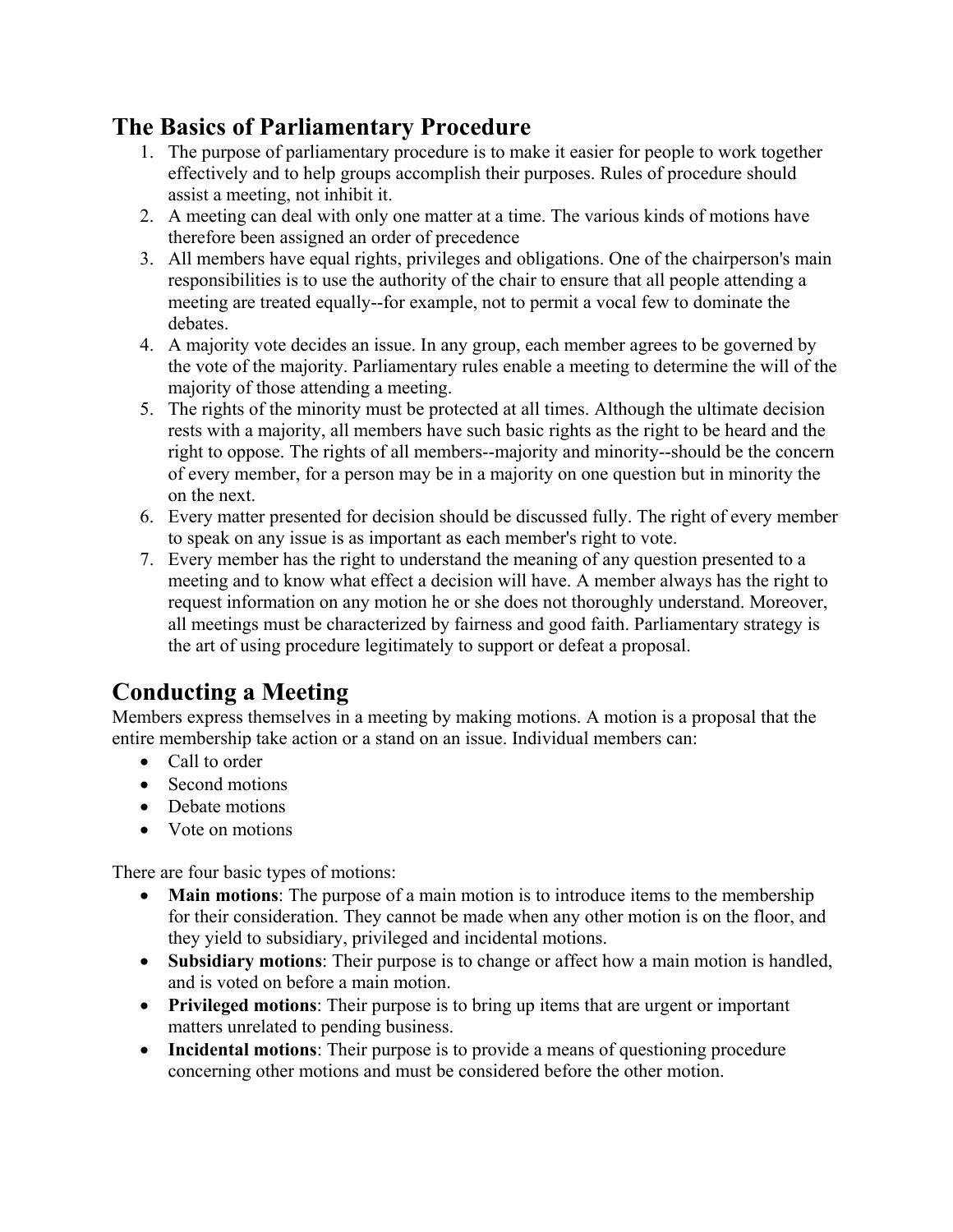### **How motions are presented**

#### **Obtain the floor**

- Wait until the last speaker has finished.
- Rise and address the chairperson by saying, "Mr./Ms. Chairperson" or "Mr./Ms. President."
- Wait until the chairperson recognizes you.

#### **Make your motion**

- Speak in a clear and concise manner.
- Always state a motion affirmatively. Say, "I move that we..." rather than "I move that we do not..."
- Avoid personalities and stay on your subject.

#### **Wait for someone to second your motion**

- Another member will second your motion or the chairperson will call for a second.
- If there is no second to your motion, it is lost.

#### **The chairperson states your motion**

- The chairperson will say, "It has been moved and seconded that we ...," thus placing your motion before the membership for consideration and action.
- The membership either debates your motion, or may move directly to a vote.
- Once your motion is presented to the membership by the chairperson, it becomes "assembly property" and cannot be changed by you without the consent of the members.

#### **Expanding on your motion**

- The time for you to speak in favor of your motion is at this point in time, rather than at the time you present it.
- The mover is always allowed to speak first.
- All comments and debate must be directed to the chairperson.
- Keep to the time limit for speaking that has been established.
- The mover may speak again only after other speakers are finished unless called upon by the chairperson.

#### **Putting the question to the membership**

- The chairperson asks, "Are you ready to vote on the question?"
- If there is no more discussion, a vote is taken.
- On a motion to move the previous question may be adapted.

#### **Voting on a motion**

The method of vote on any motion depends on the situation and the bylaws of your organization. There are five methods used to vote by most organizations, they are:

- **By voice**--The chairperson asks those in favor to say "aye," those opposed to say "no." Any member may move for an exact count.
- **By roll call**--Each member answers "yes" or "no" as his name is called. This method is used when a record of each person's vote is required.
- **By general consent**--When a motion is not likely to be opposed, the chairperson says, "If there is no objection..." The membership shows agreement by their silence; however, if one member says, "I object," the item must be put to a vote.
- **By division**--This is a slight verification of a voice vote. It does not require a count unless the chairman so desires. Members raise their hands or stand.